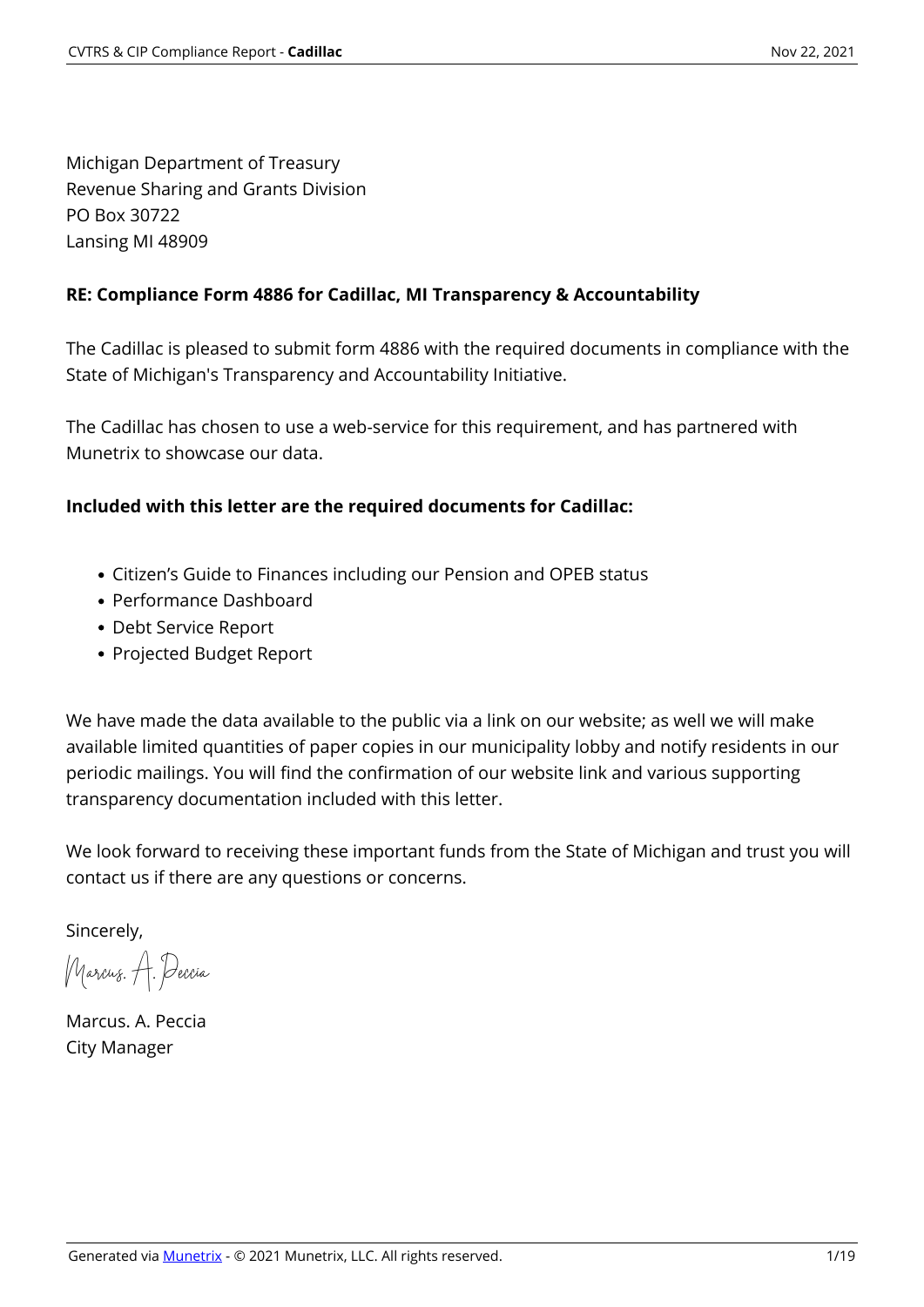# **City, Village, and Township Revenue Sharing and County Incentive Program Certification**

Issued under authority of 2021 Public Act 87. Filing is mandatory to qualify for payments.

Each city/village/township/county applying for City, Village, and Township Revenue Sharing or County Incentive Program payments must:

- 1. Certify to the Michigan Department of Treasury (Treasury) that the local unit listed below has produced and made available to the public a Citizen's Guide, a Performance Dashboard, a Debt Service Report, and a Projected Budget Report as required by 2021 Public Act 87. The local unit must include in any mailing of general information to its citizens, the Internet website address or the physical location where all the documents are available for pubic viewing in the clerk's office.
- 2. Submit to Treasury a Citizen's Guide, a Performance Dashboard, a Debt Service Report, and a Projected Budget Report.

This certification, along with a Citizen's Guide, a Performance Dashboard, a Debt Service Report, and a Projected Budget Report, **must be received by December 1, 2021,** (or the first day of a payment month) in order to qualify for that month's payment. Postmark dates will not be considered. For questions, call 517-335-7484.

| <b>PART 1: LOCAL UNIT INFORMATION</b>                                                                                    |                                   |                                                    |                                            |           |  |
|--------------------------------------------------------------------------------------------------------------------------|-----------------------------------|----------------------------------------------------|--------------------------------------------|-----------|--|
| Local Unit Name<br>Cadillac                                                                                              |                                   | Local Unit County Name<br>Wexford County           |                                            |           |  |
| Local Unit Code<br>83 2010                                                                                               |                                   | Contact E-Mail Address<br>oroberts@cadillac-mi.net |                                            |           |  |
| Contact Name<br>Owen Roberts                                                                                             | Contact Title<br>Finance Director |                                                    | Contact Telephone Number<br>231-775-0181   | Extension |  |
| Website Address, if reports are available online<br>http://munetrix.com/sections/data/municipal.php?MunilD=184&Type=City |                                   |                                                    | Current Fiscal Year End Date<br>06/30/2022 |           |  |
| <b>PART 2: CITIZEN'S GUIDE</b>                                                                                           |                                   |                                                    |                                            |           |  |
| Check any of the following that apply:                                                                                   |                                   |                                                    |                                            |           |  |

The local unit has elected to use Treasury's online Citizen's Guide to comply with the legislative requirements. Therefore, a copy of the Citizen's Guide will not be submitted to Treasury.

The local unit does not have any unfunded liabilities (pensions or other postemployment benefits (OPEB)).

#### **PART 3: CERTIFICATION**

*In accordance with 2021 Public Act 87, the undersigned hereby certifies to Treasury that the above mentioned local unit 1) has produced a Citizen's Guide, a Performance Dashboard, a Debt Service Report, and a Projected Budget Report and 2) will include in any mailing of general information to our citizens, the Internet website address or the physical location where all the documents are available for public viewing in the clerk's office. The Citizen's Guide, Performance Dashboard, Debt Service Report, and Projected Budget Report are attached to this signed certification, unless otherwise noted in Part 2.*

| Chief Administrative Officer Signature (as defined in MCL 141.422b) | Printed Name of Chief Administrative Officer (as defined in MCL 141.422b) |
|---------------------------------------------------------------------|---------------------------------------------------------------------------|
| Marcus. A. Deccia                                                   | Marcus, A. Peccia                                                         |
| Title<br>City Manager                                               | Date<br>November 22, 2021                                                 |

Completed and signed form (including required attachments) should be e-mailed to: **TreasRevenueSharing@michigan.gov.** If you are unable to submit via e-mail, fax to 517-335-3298 or mail the completed form and required attachments to:

Michigan Department of Treasury Revenue Sharing and Grants Division PO Box 30722 Lansing MI 48909

| <b>TREASURY USE ONLY</b>            |                              |                        |                                  |  |  |  |  |
|-------------------------------------|------------------------------|------------------------|----------------------------------|--|--|--|--|
| <b>CVTRS/CIP Eligible</b><br>N<br>v | Certification Received       |                        | Citizen's Guide Received         |  |  |  |  |
| Performance Dashboard Received      | Debt Service Report Received |                        | Projected Budget Report Received |  |  |  |  |
| Final Certification                 |                              | <b>CVTRS/CIP Notes</b> |                                  |  |  |  |  |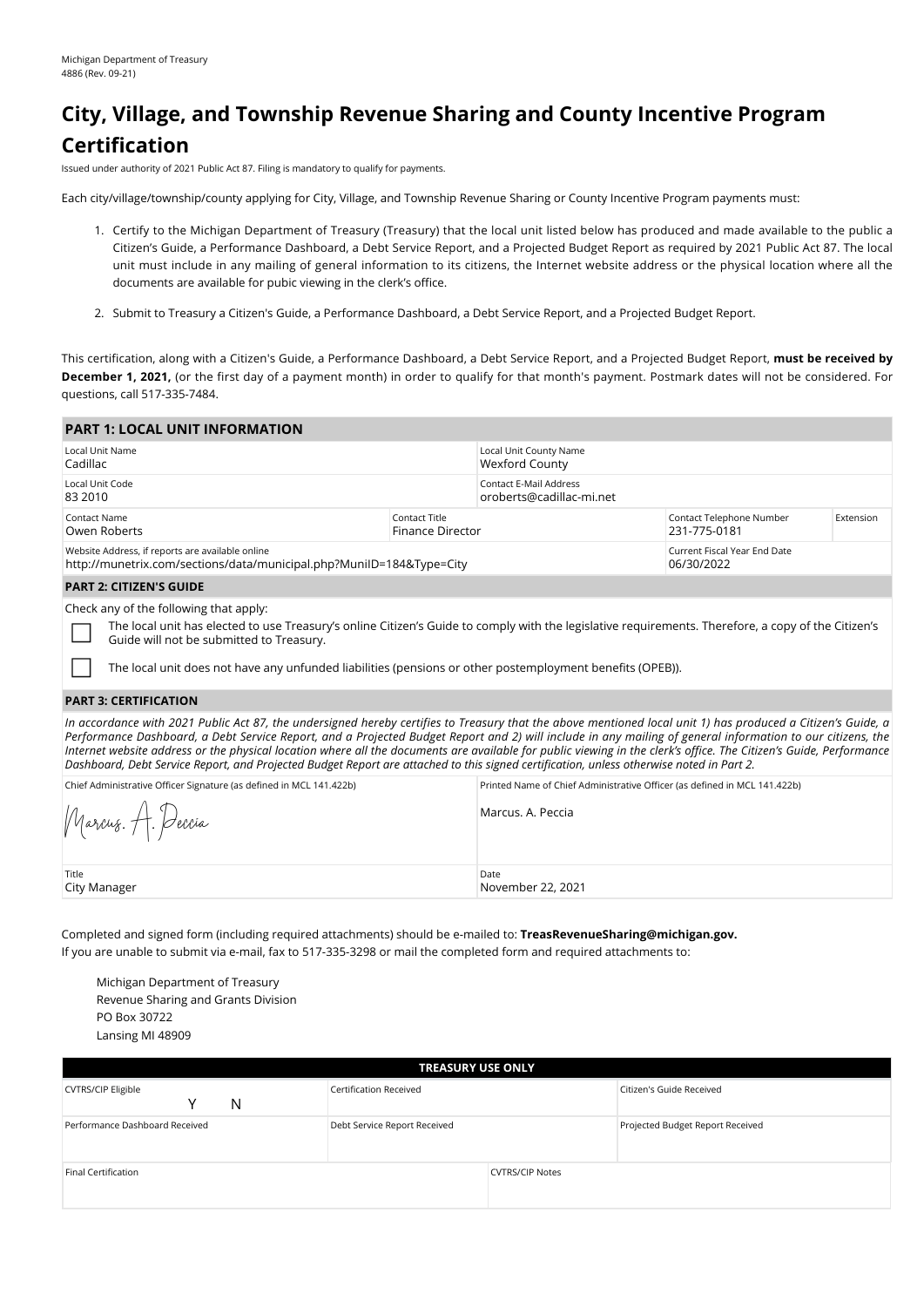### **General Info**

| Name  Type         | <b>Fiscal Year End</b> | $\mid$ Population (2010) $\mid$ | L Phone <b>\</b> | <b>Website</b>                       |
|--------------------|------------------------|---------------------------------|------------------|--------------------------------------|
| Cadillac City June |                        | 10497                           |                  | $(231)$ 775-0181 www.cadillac-mi.net |

# **Multi-Year General Fund Only**

| Year | <b>Data</b><br><b>Status</b> | $ $ Fiscal $ $ | Score Population | <b>General Fund</b><br><b>Revenues</b> | <b>General Fund</b><br><b>Expenditures</b> | *Available Fund<br><b>Balance</b> | $ \mathsf{Taxable}$ Value $ $ |
|------|------------------------------|----------------|------------------|----------------------------------------|--------------------------------------------|-----------------------------------|-------------------------------|
|      | 2023 Forecast                | 0              | 10400            | \$7,508,242                            | \$7,472,418                                | \$4,727,517                       | \$265,000,000                 |
|      | 2022 Budget                  | 0              | 10371            | \$7,333,100                            | \$7,325,900                                | \$4,618,783                       | \$254,297,417                 |
| 202' | Amended<br><b>Budget</b>     | 0              | 10371            | \$8,046,503                            | \$7,073,523                                | \$4,606,583                       | \$239,081,305                 |
|      | 2020 Historic                | 0              | 10497            | \$7,501,800                            | \$7,179,616                                | \$3,710,352                       | \$234,935,238                 |
|      | 2019 Historic                | 0              | 10497            | \$7,494,629                            | \$6,983,757                                | \$3,380,485                       | \$230,328,665                 |
|      | 2018 Historic                | 0              | 10453            | \$7,002,722                            | \$6,757,536                                | \$2,871,620                       | \$224,047,821                 |

\* Available Fund Balance includes Committed, Assigned, and Unassigned Funds. It excludes Nonspendable and Restricted Funds.



#### **How We Have Managed Our Resources**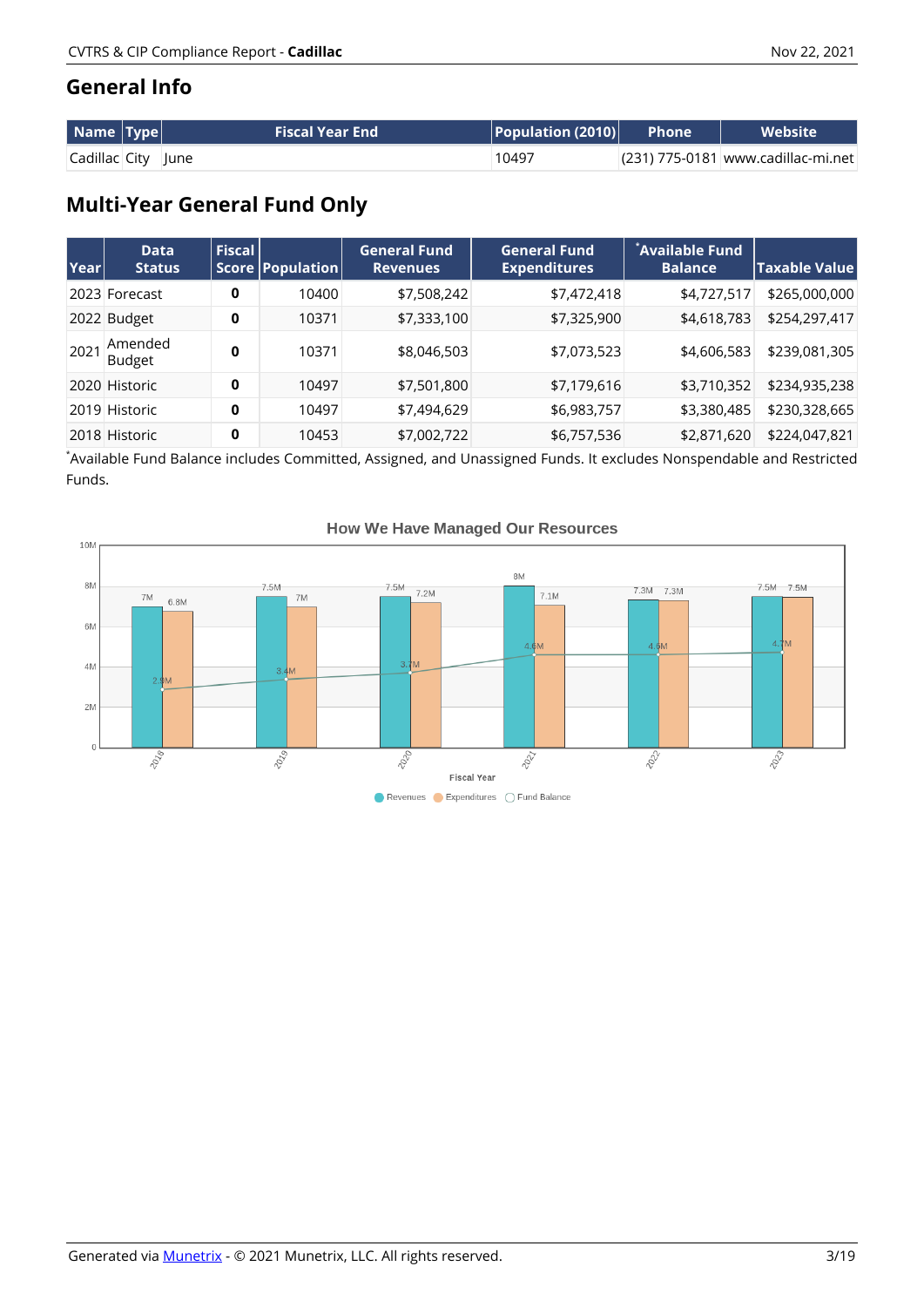### **Fiscal Year Assumptions Notes**

### **2023 Notes: General Fund**

#### **Revenues:**

- State Revenue Sharing 2%
- Contributions from toher local govts 2%
- Property Taxes 3%
- Licenses and Permits Slighy decrease; cable fees decreasing
- Other Services 2%
- Fines and Forefeits 2%
- Interest, Rents and Royalties Rising interest rates

### **Expenditures:**

2% increase across the board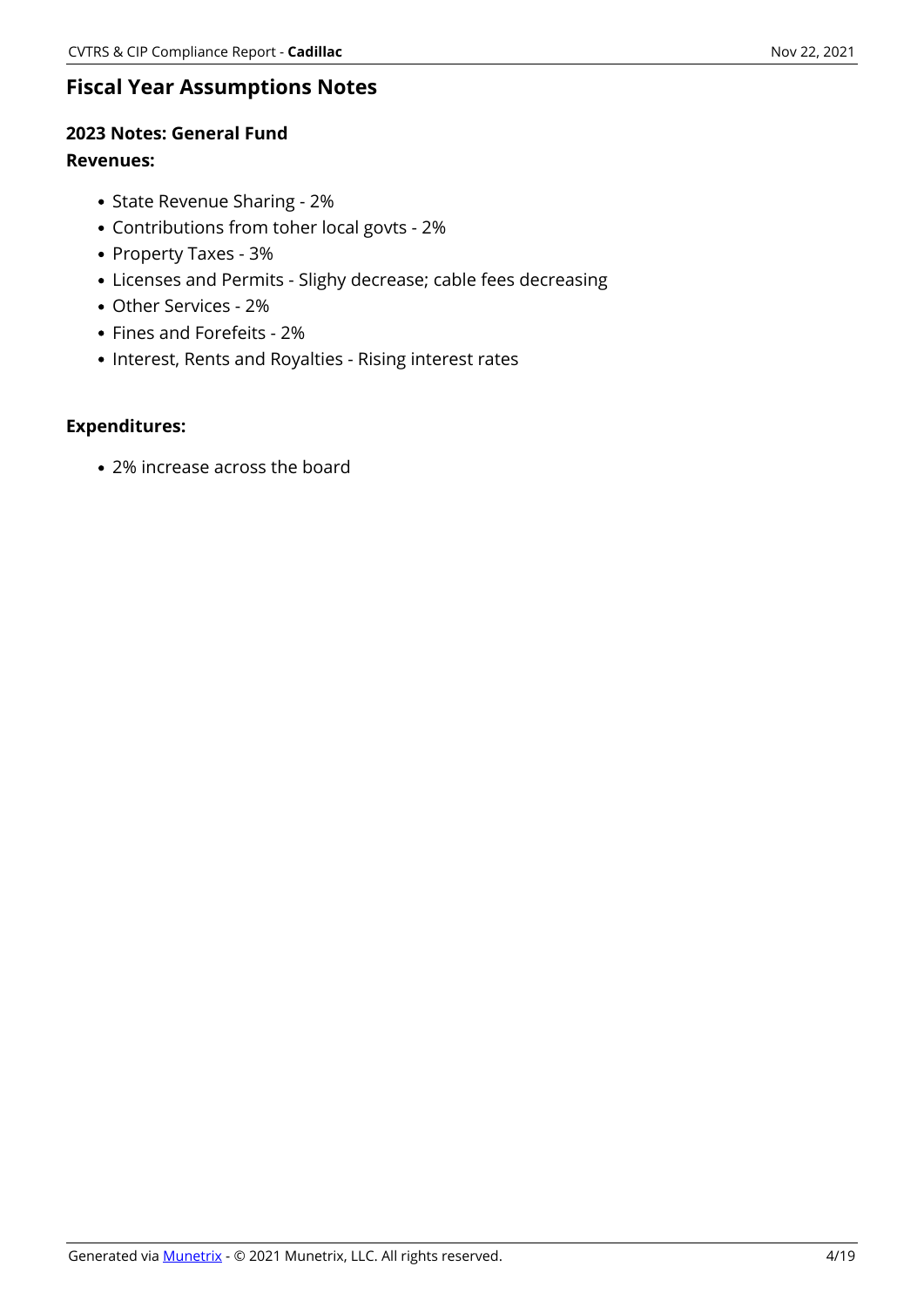### **Financial Statement**

Including General Fund only

### **Balance Sheet**

| Category Name '          | 2023        | 2022        | 2021        | 2020        | 2019        | 2018        |
|--------------------------|-------------|-------------|-------------|-------------|-------------|-------------|
| <b>Fund Equity</b>       | \$4,727,517 | \$4,691,693 | \$4,684,493 | \$3,753,512 | \$3,431,328 | \$2,920,456 |
| Total Assets             | N/A         | N/A         | N/A         | \$3,658,578 | \$3,701,494 | \$3,194,282 |
| <b>Total Liabilities</b> | N/A         | N/A         | N/A         | \$351,517   | \$270,166   | \$273,826   |

\* Fund Equity includes all five fund types: Committed, Assigned, Unassigned, Nonspendable and Restricted Funds.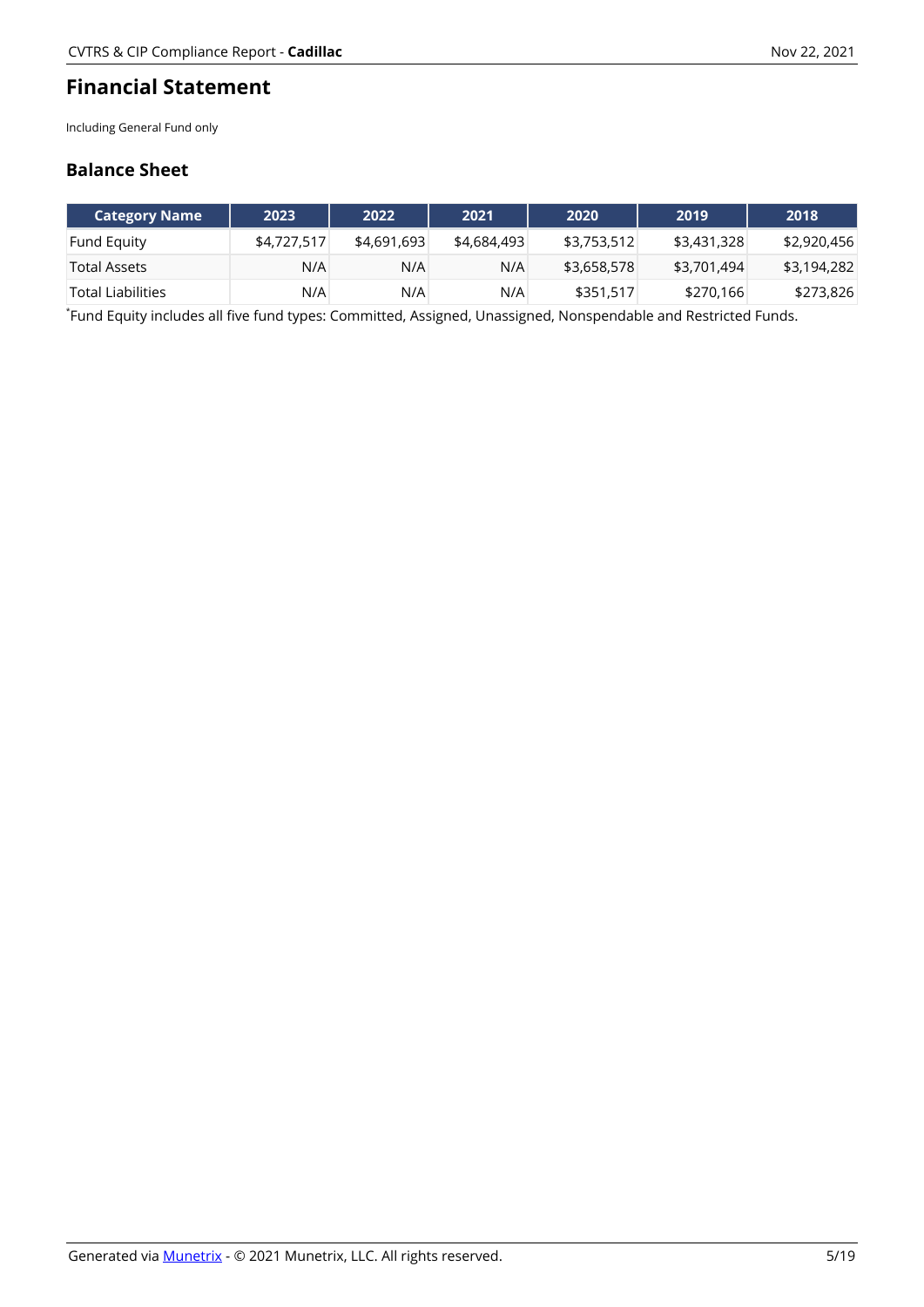#### **Revenues**

| <b>Category Name</b>                 | 2023      | 2022                                                                    | 2021      | 2020      | 2019      | 2018                                                                    |
|--------------------------------------|-----------|-------------------------------------------------------------------------|-----------|-----------|-----------|-------------------------------------------------------------------------|
| Contributions from other local govts | \$234,600 | \$230,000                                                               | \$241,558 |           |           |                                                                         |
| Federal contributions                | \$0       | \$0                                                                     | \$371,551 | \$230,341 | \$223,421 | \$197,725                                                               |
| Fines & Forfeits                     | \$15,300  | \$15,000                                                                | \$7,634   | \$9,685   | \$10,721  | \$12,320                                                                |
| Interest, Rents & Royalties          | \$40,000  | \$36,500                                                                | \$48,479  | \$65,060  | \$79,913  | \$40,790                                                                |
| Licenses and Permits                 | \$130,000 | \$137,500                                                               | \$130,290 | \$131,882 | \$138,359 | \$142,511                                                               |
| Other Revenue                        | \$15,000  | \$20,000                                                                | \$70,677  | \$23,083  | \$28,336  | \$28,858                                                                |
| <b>Other Services</b>                |           | \$1,075,182 \$1,054,100 \$1,071,236 \$1,059,021 \$1,023,963             |           |           |           | \$950,763                                                               |
| Property taxes                       |           | \$4,260,080 \$4,136,000 \$4,037,469 \$3,909,988 \$3,829,539 \$3,872,303 |           |           |           |                                                                         |
| <b>State Revenue Sharing</b>         |           | \$1,738,080 \$1,704,000 \$2,067,609 \$2,054,628 \$2,160,377 \$1,757,452 |           |           |           |                                                                         |
| State contributions                  |           |                                                                         |           | \$18,112  |           |                                                                         |
| Transfers In                         | \$0       | \$0                                                                     | \$0       |           |           |                                                                         |
| Total                                |           |                                                                         |           |           |           | \$7,508,242 \$7,333,100 \$8,046,503 \$7,501,800 \$7,494,629 \$7,002,722 |



**Where The Money Comes From**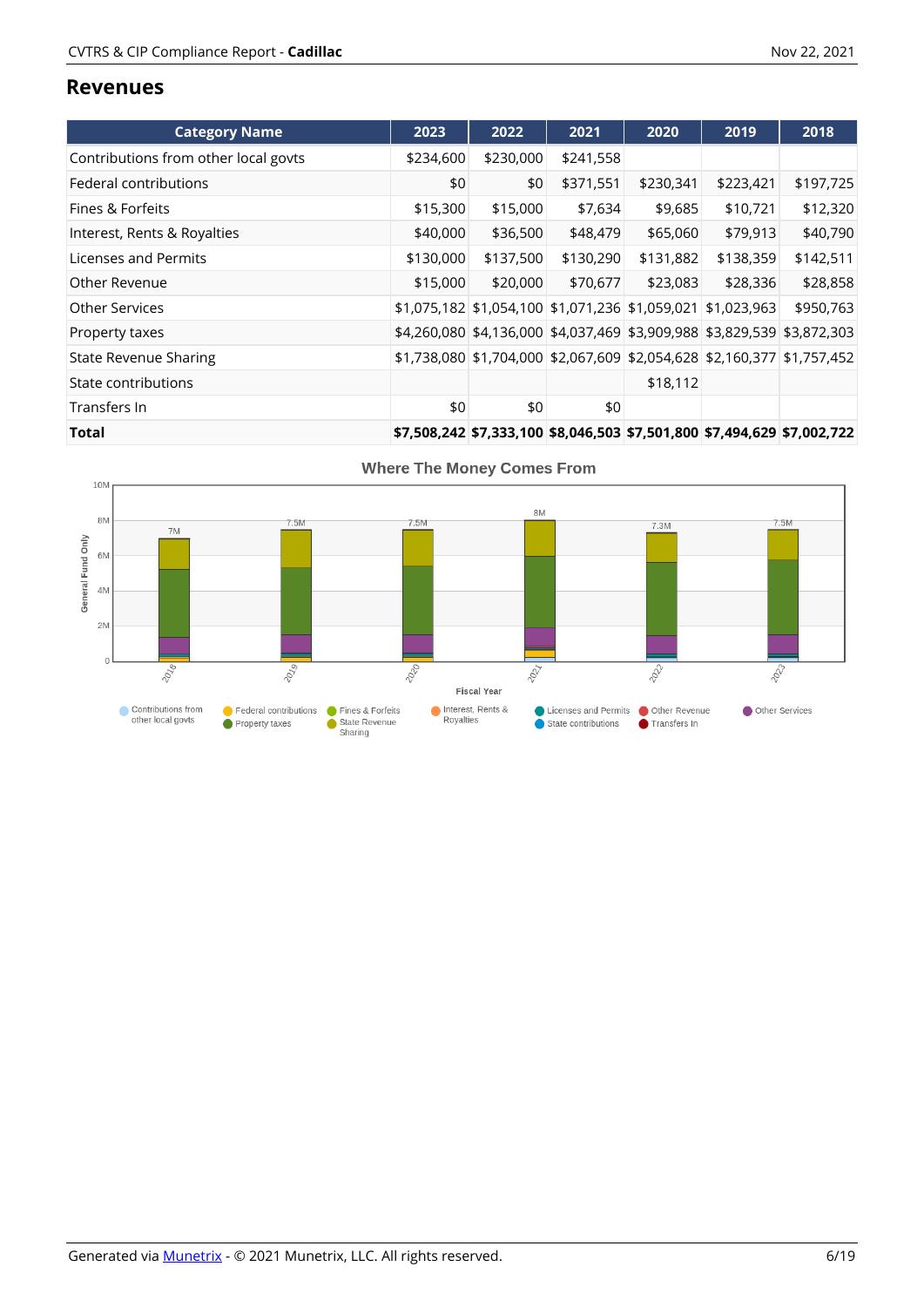### **Expenses**

| <b>Category Name</b>             | 2023      | 2022                                                                    | 2021      | 2020      | 2019      | 2018      |
|----------------------------------|-----------|-------------------------------------------------------------------------|-----------|-----------|-----------|-----------|
| Capital Outlay & Special Items   | \$0       | \$0                                                                     | \$227,531 |           | \$240,766 | \$143,424 |
| Community & Economic Development | \$237,150 | \$232,500                                                               | \$181,080 | \$222,354 | \$206,794 | \$205,906 |
| Fire Department                  |           | \$1,565,394 \$1,534,700 \$1,435,054 \$1,849,528 \$1,412,296 \$1,382,688 |           |           |           |           |
| General Government               |           | \$1,831,818 \$1,795,900 \$1,643,307 \$1,681,895 \$1,605,589 \$1,589,902 |           |           |           |           |
| Health & Welfare                 | \$0       | \$0                                                                     | \$0       |           |           |           |
| Judicial                         | \$0       | \$0                                                                     | \$0       |           |           |           |
| Library                          | \$0       | \$0                                                                     | \$0       |           |           |           |
| Other                            | \$105,264 | \$103,200                                                               | \$59,289  |           |           |           |
| Police Department                |           | \$2,289,390 \$2,244,500 \$1,986,559 \$2,017,411 \$1,858,534 \$1,865,606 |           |           |           |           |
| Public Works Department          | \$952,272 | \$933,600                                                               | \$949,458 | \$311,557 | \$458,669 | \$329,552 |
| Recreation & Culture             | \$327,930 | \$321,500                                                               | \$298,348 | \$375,602 | \$370,543 | \$337,067 |
| <b>Transfers Out</b>             | \$163,200 | \$160,000                                                               | \$160,000 | \$140,000 | \$283,923 | \$426,003 |
| <b>Utilities</b>                 | \$0       | \$0                                                                     | \$132,897 | \$581,269 | \$546,643 | \$477,388 |
| Total                            |           | \$7,472,418 \$7,325,900 \$7,073,523 \$7,179,616 \$6,983,757 \$6,757,536 |           |           |           |           |

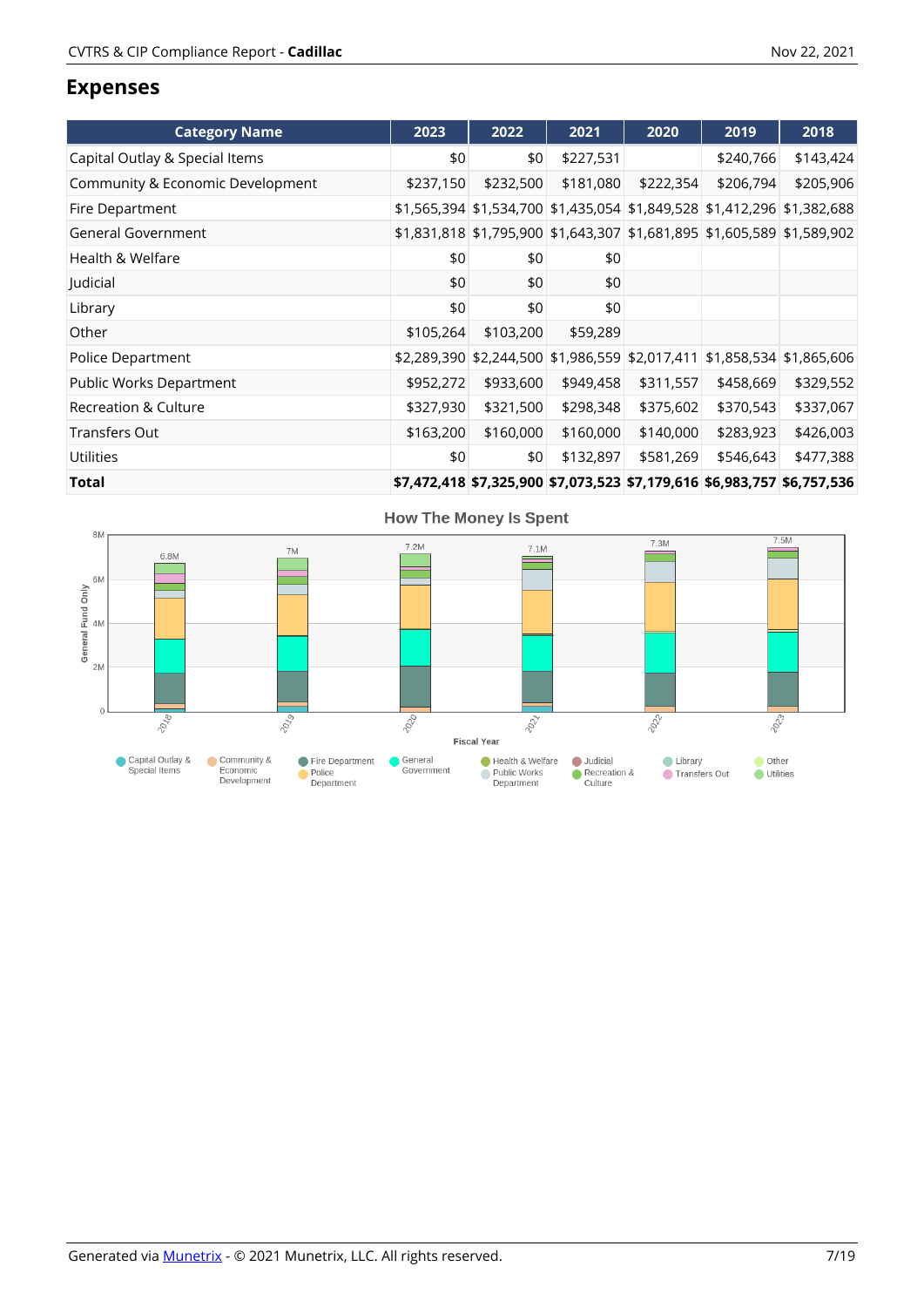# **Supplementary Information (Pension / OPEB)**

| <b>Category Name</b>            |     | 2023 2022 | 2021 | 2020 | 2019                                                                | 2018 |
|---------------------------------|-----|-----------|------|------|---------------------------------------------------------------------|------|
| Pensions Actuarial Liability    | N/A |           |      |      | N/A \$29,273,425.00 \$28,181,829.00 \$27,324,628.00 \$26,741,539.00 |      |
| <b>Pension Fund Assets</b>      | N/A |           |      |      | N/A \$23,505,863.00 \$21,382,723.00 \$20,679,653.00 \$21,563,449.00 |      |
| <b>OPEB Actuarial Liability</b> | N/A |           |      |      | N/A \$4,273,997.00 \$4,254,742.00 \$4,463,659.00 \$4,912,075.00     |      |
| <b>OPEB Fund Assets</b>         | N/A |           |      |      | N/A \$4,252,014.00 \$3,324,417.00 \$3,391,986.00 \$3,533,727.00     |      |



#### O Pension Assets O Pension Obligations

#### Other Post-Employment Benefit Fund Status

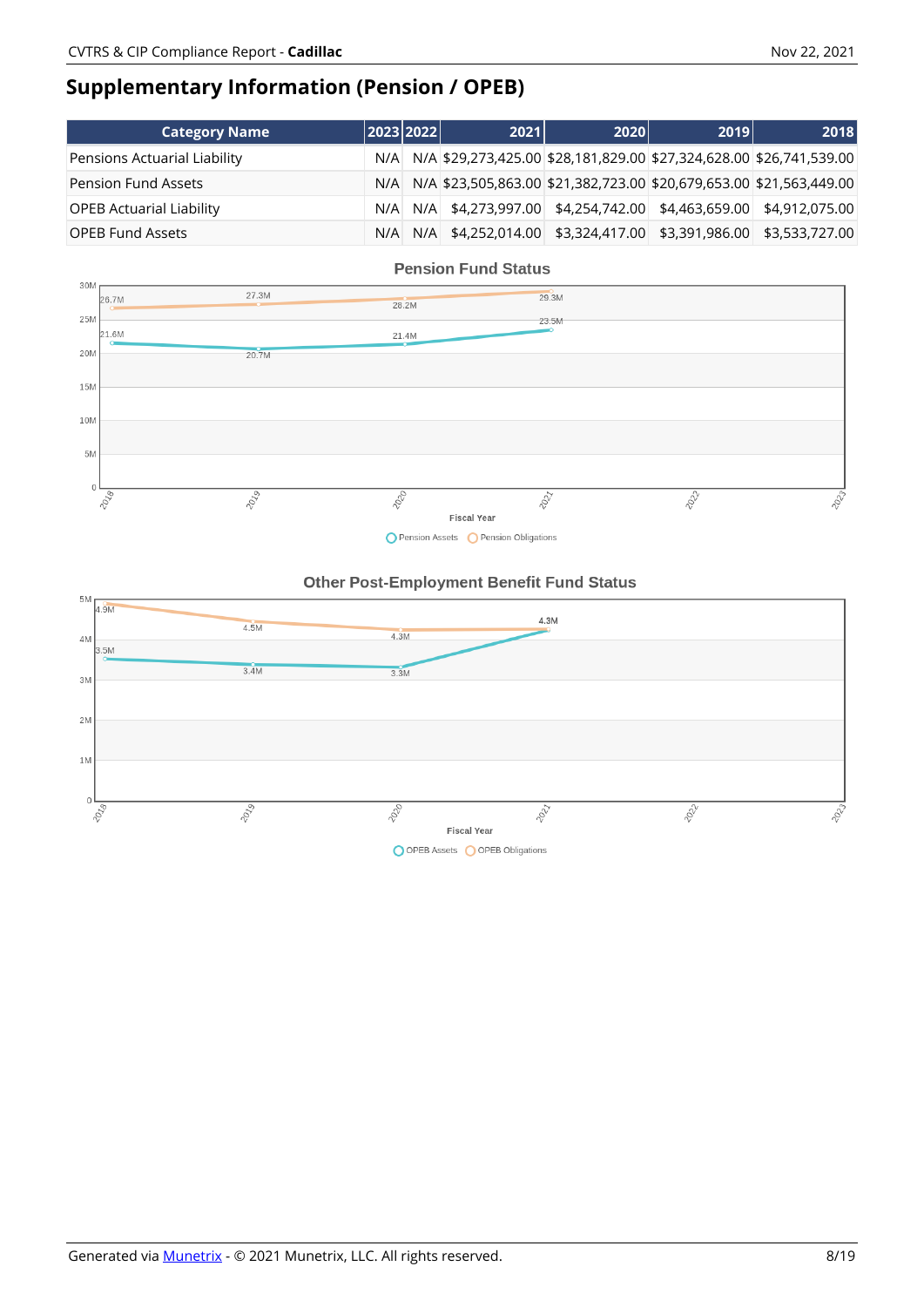# **Fund Equity Detail**

| Category Name | 2023           | 2022           | 2021           | 2020           | 2019           | 2018           |
|---------------|----------------|----------------|----------------|----------------|----------------|----------------|
| Assigned      |                | \$1,431,012.00 | \$1,382,783.59 | \$1,451,083.00 | \$2,047,888.00 | \$1,426,129.00 |
| Nonspendable  |                | \$50,000.00    | \$50,000.00    | \$1,203.00     | \$9,071.00     | \$10,415.00    |
| Restricted    |                | \$22,910.00    | \$27,910.00    | \$41,957.00    | \$41,772.00    | \$38,421.00    |
| Unassigned    | \$4,727,517.00 | \$3,187,771.00 | \$3,223,799.29 | \$2,259,269.00 | \$1,332,597.00 | \$1,445,491.00 |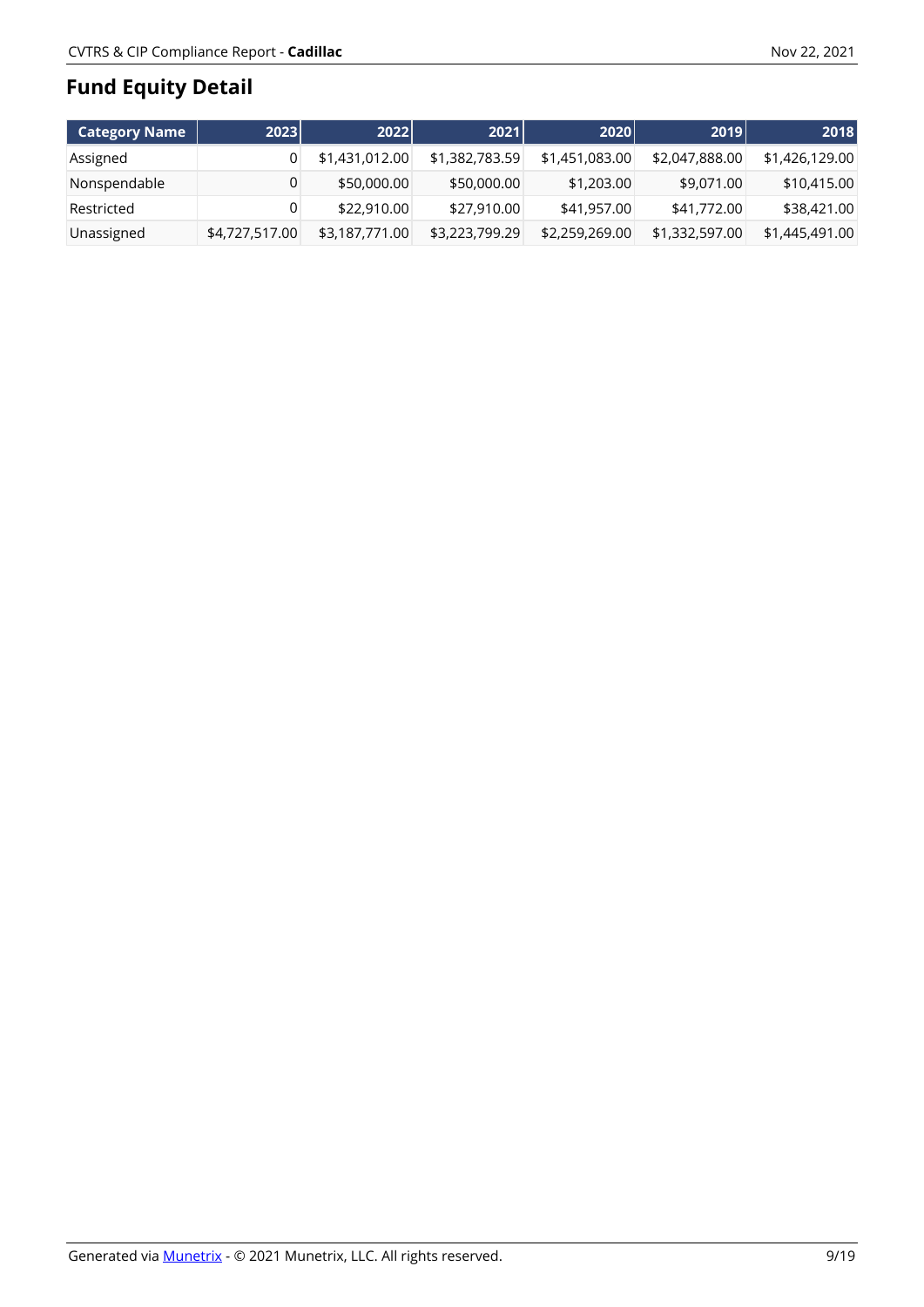# **Dashboard for Cadillac**

| <b>Fiscal Stability</b>                     | 2020    | 2021    | <b>Progress</b>   |
|---------------------------------------------|---------|---------|-------------------|
| <b>Fiscal Wellness Indicator Score</b>      | 0       | 0       | $\rightarrow$     |
| Annual General Fund expenditures per capita | \$684   | \$682   | $\rightarrow$     |
| Fund balance as % of General Fund Revenues  | 49.5%   | 57.2%   | $\mathbf \Lambda$ |
| Debt burden per capita                      | \$177.5 | \$569.9 | J                 |

| <b>Economy &amp; Financial Health</b> | 2020      | 2021      | <b>Progress</b> |
|---------------------------------------|-----------|-----------|-----------------|
| Population                            | 10.497    | 10.371    |                 |
| Taxable Value (100k)                  | \$234,935 | \$239,081 | Л               |

| <b>Public Safety</b>                           | 2018 | 2019 | <b>Progress</b>         |
|------------------------------------------------|------|------|-------------------------|
| Crimes against persons per thousand residents  | 48.5 | 43.5 | 个                       |
| Crimes against property per thousand residents | 47.4 | 54.0 | $\overline{\mathbf{v}}$ |
| Crimes against society per thousand residents  | 63.1 | 45.6 | 个                       |
| Traffic crashes property                       | 241  | 279  | ↓                       |
| Traffic crashes injuries                       | 35   | 43   | $\blacktriangle$        |

| <b>School District Enrollment</b> | 2020  | 2021  | <b>Progress</b> |
|-----------------------------------|-------|-------|-----------------|
| Cadillac Area Public Schools      | 3.105 | 3.101 |                 |

| <b>Culture &amp; Lifestyle</b>                              | 2020 | 2021                     | <b>Progress</b> |
|-------------------------------------------------------------|------|--------------------------|-----------------|
| Governmental Funds committed to arts culture and recreation | \$4  | $\overline{\phantom{0}}$ |                 |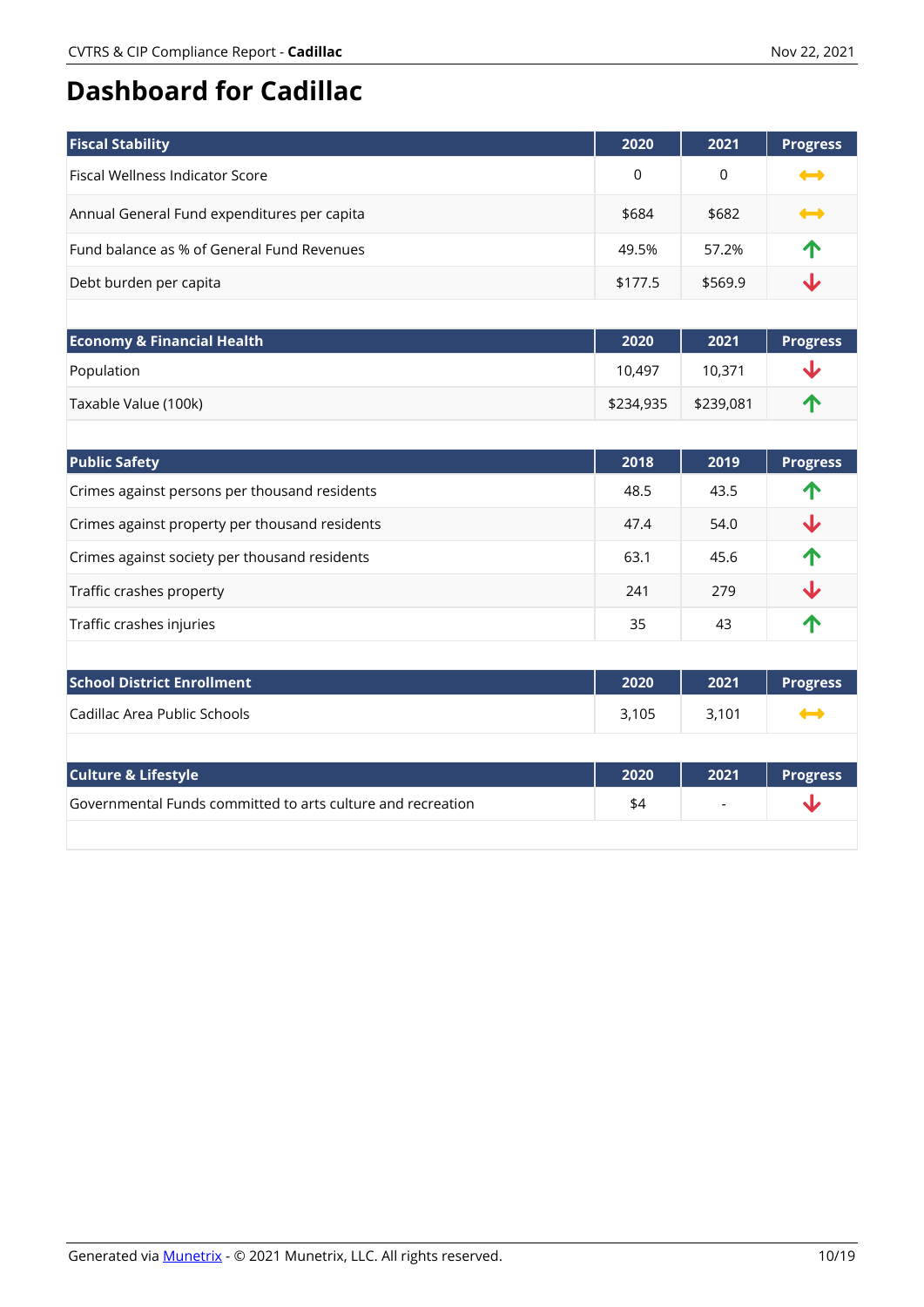### **Local Code: 83-2010**

# **Debt Service Summary Report**

| <b>Bonds &amp; contracts payable</b>                                           | <b>Fiscal Years</b> |         |                     |         |
|--------------------------------------------------------------------------------|---------------------|---------|---------------------|---------|
| <b>Name</b>                                                                    | 2021                | 2022    | 2023                | 2024    |
| 2007 Wastewater System Junior Lien Revenue Bonds                               | 148.346             | 150,596 | 147,721             | 149,846 |
| 2013 Water Supply & Wastewater System Revenue Refunding Bonds                  | 375,683             | 377,043 | 378,133             | 374,020 |
| 2016 General Obligation Limited Tax Bonds                                      | 236,976             | 237,705 | 238,325             | 238,836 |
| Michigan Transportation Fund Bonds:2020                                        | 304,199             | 311,701 | 316,710             | 316,502 |
| Subtotal for Bonds & contracts payable 1,065,203 1,077,044 1,080,888 1,079,203 |                     |         |                     |         |
| <b>State Loan</b>                                                              |                     |         | <b>Fiscal Years</b> |         |
| <b>Name</b>                                                                    | 2021                | 2022    | 2023                | 2024    |
| 2011 Drinking Water Revolving Fund Loan                                        | 148,346             | 150,596 | 147.721             | 149,846 |
| <b>Subtotal for State Loan</b>                                                 | 148.346             | 150,596 | 147.721             | 149,846 |
| Total Principal & Interest 1,213,550 1,227,641 1,228,610 1,229,050             |                     |         |                     |         |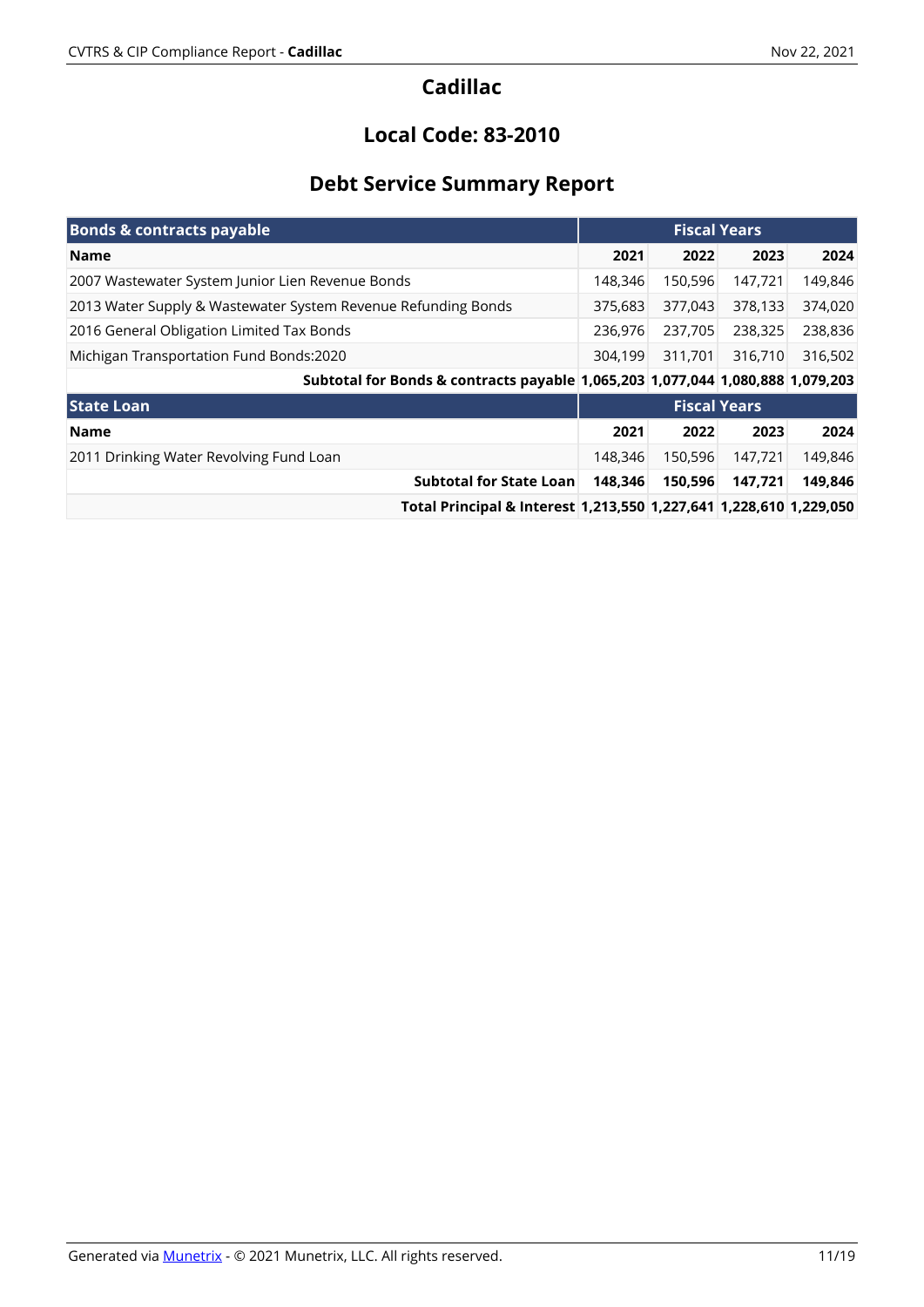# **Complete Debt Report for**

# **2016 General Obligation Limited Tax Bonds**

# **Issuance Information**

| Debt Type:                          | Bonds & contracts payable                     |
|-------------------------------------|-----------------------------------------------|
| <b>Activity Type:</b>               | Government                                    |
| <b>Repayment Source:</b>            | General Obligation                            |
| <b>Issuance Date:</b>               | 2016-08-03                                    |
| <b>Issuance Amount:</b>             | \$3,050,000                                   |
| <b>Interest Rate:</b>               | 2.19%                                         |
| <b>Maturing Through:</b>            | 2031                                          |
| <b>Principal Maturity</b><br>Range: | \$190,000 - \$235,000                         |
| <b>Purpose:</b>                     | Street and Public Infrastructure Construction |
| <b>Fund Number:</b>                 |                                               |
| Comments:                           |                                               |

| <b>Date Due</b> | <b>Interest Ratel</b> | <b>Principal</b> | Interest     | Payment        | <b>Balance</b> |
|-----------------|-----------------------|------------------|--------------|----------------|----------------|
| 2021-05-01      | 2.19                  | 190,000.00       | 46,975.50    | 236,975.50     | \$2,145,000.00 |
| 2022-05-01      | 2.19                  | 195,000.00       | 42,705.00    | 237,705.00     | \$1,950,000.00 |
| 2023-05-01      | 2.19                  | 200,000.00       | 38,325.00    | 238,325.00     | \$1,750,000.00 |
| 2024-05-01      | 2.19                  | 205,000.00       | 33,835.50    | 238,835.50     | \$1,545,000.00 |
| 2025-05-01      | 2.19                  | 210,000.00       | 29,236.50    | 239,236.50     | \$1,335,000.00 |
| 2026-05-01      | 2.19                  | 210,000.00       | 24,637.50    | 234,637.50     | \$1,125,000.00 |
| 2027-05-01      | 2.19                  | 215,000.00       | 19,929.00    | 234,929.00     | \$910,000.00   |
| 2028-05-01      | 2.19                  | 220,000.00       | 15,111.00    | 235,111.00     | \$690,000.00   |
| 2029-05-01      | 2.19                  | 225,000.00       | 10,183.50    | 235,183.50     | \$465,000.00   |
| 2030-05-01      | 2.19                  | 230,000.00       | 5,146.50     | 235,146.50     | \$235,000.00   |
| 2031-05-01      | 2.19                  | 235,000.00       | 0.00         | 235,000.00     |                |
| Total           |                       | \$2,335,000.00   | \$266,085.00 | \$2,601,085.00 |                |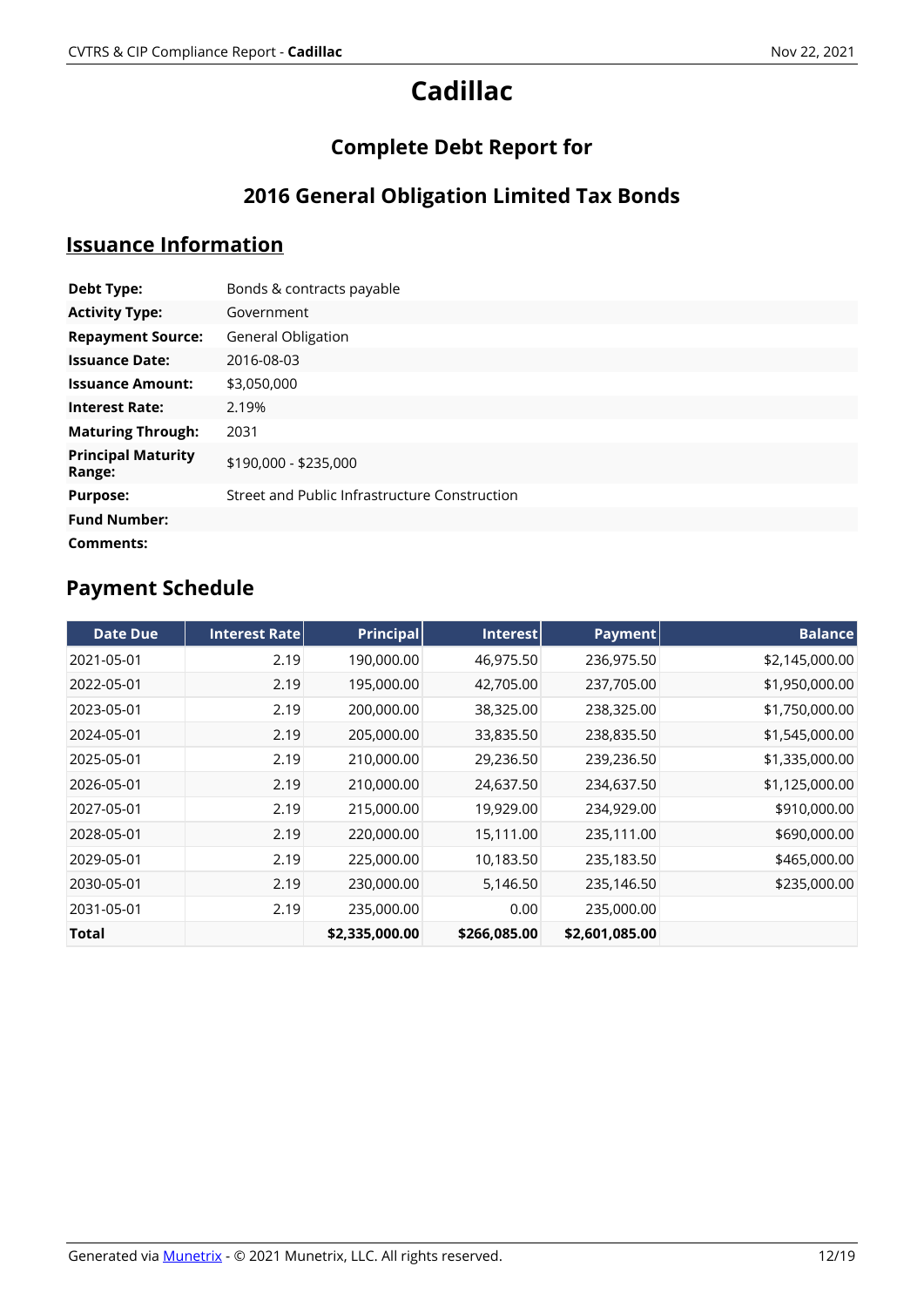# **Complete Debt Report for**

# **2007 Wastewater System Junior Lien Revenue Bonds**

### **Issuance Information**

| <b>Debt Type:</b>                   | Bonds & contracts payable                                    |
|-------------------------------------|--------------------------------------------------------------|
| <b>Activity Type:</b>               | Business-type/Enterprise                                     |
| <b>Repayment Source:</b>            | Revenue - Water                                              |
| <b>Issuance Date:</b>               | 2007-09-20                                                   |
| <b>Issuance Amount:</b>             | \$3,865,205                                                  |
| <b>Interest Rate:</b>               | 1.625%                                                       |
| <b>Maturing Through:</b>            | 2032                                                         |
| <b>Principal Maturity</b><br>Range: | \$110,000 - \$148,856                                        |
| <b>Purpose:</b>                     | Waste water treatment plant and infrastructure improvements. |
| <b>Fund Number:</b>                 |                                                              |
| Comments:                           |                                                              |

| <b>Date Due</b> | <b>Interest Rate</b> | <b>Principal</b> | Interest  | <b>Payment</b> | <b>Balance</b> |
|-----------------|----------------------|------------------|-----------|----------------|----------------|
| 2021-04-01      | 2.5                  | 110,000.00       | 19,173.20 | 129,173.20     | \$1,385,509.60 |
| 2021-10-01      | 2.5                  | 0.00             | 17,798.20 | 17,798.20      | \$1,367,711.40 |
| 2022-04-01      | 2.5                  | 115,000.00       | 17,798.20 | 132,798.20     | \$1,234,913.20 |
| 2022-10-01      | 2.5                  | 0.00             | 16,360.70 | 16,360.70      | \$1,218,552.50 |
| 2023-04-01      | 2.5                  | 115,000.00       | 16,360.70 | 131,360.70     | \$1,087,191.80 |
| 2023-10-01      | 2.5                  | 0.00             | 14,923.20 | 14,923.20      | \$1,072,268.60 |
| 2024-04-01      | 2.5                  | 120,000.00       | 14,923.20 | 134,923.20     | \$937,345.40   |
| 2024-10-01      | 2.5                  | 0.00             | 13,423.20 | 13,423.20      | \$923,922.20   |
| 2025-04-01      | 2.5                  | 120,000.00       | 13,423.20 | 133,423.20     | \$790,499.00   |
| 2025-10-01      | 2.5                  | 0.00             | 11,923.20 | 11,923.20      | \$778,575.80   |
| 2026-04-01      | 2.5                  | 125,000.00       | 11,923.20 | 136,923.20     | \$641,652.60   |
| 2026-10-01      | 2.5                  | 0.00             | 10,360.70 | 10,360.70      | \$631,291.90   |
| 2027-04-01      | 2.5                  | 130,000.00       | 10,360.70 | 140,360.70     | \$490,931.20   |
| 2027-10-01      | 2.5                  | 0.00             | 8,735.70  | 8,735.70       | \$482,195.50   |
| 2028-04-01      | 2.5                  | 130,000.00       | 8,735.70  | 138,735.70     | \$343,459.80   |
| 2028-10-01      | 2.5                  | 0.00             | 7,110.70  | 7,110.70       | \$336,349.10   |
| 2029-04-01      | 2.5                  | 135,000.00       | 7,110.70  | 142,110.70     | \$194,238.40   |
| 2029-10-01      | 2.5                  | 0.00             | 5,423.20  | 5,423.20       | \$188,815.20   |
| 2030-04-01      | 2.5                  | 140,000.00       | 5,423.20  | 145,423.20     | \$43,392.00    |
| 2030-10-01      | 2.5                  | 0.00             | 3,673.20  | 3,673.20       | \$39,718.80    |
| 2031-04-01      | 2.5                  | 145,000.00       | 3,673.20  | 148,673.20     | \$-108,954.40  |
| 2031-10-01      | 2.5                  | 0.00             | 1,860.70  | 1,860.70       | $$-110,815.10$ |
| 2032-04-01      | 2.5                  | 148,856.00       | 1,860.70  | 150,716.70     | \$0.00         |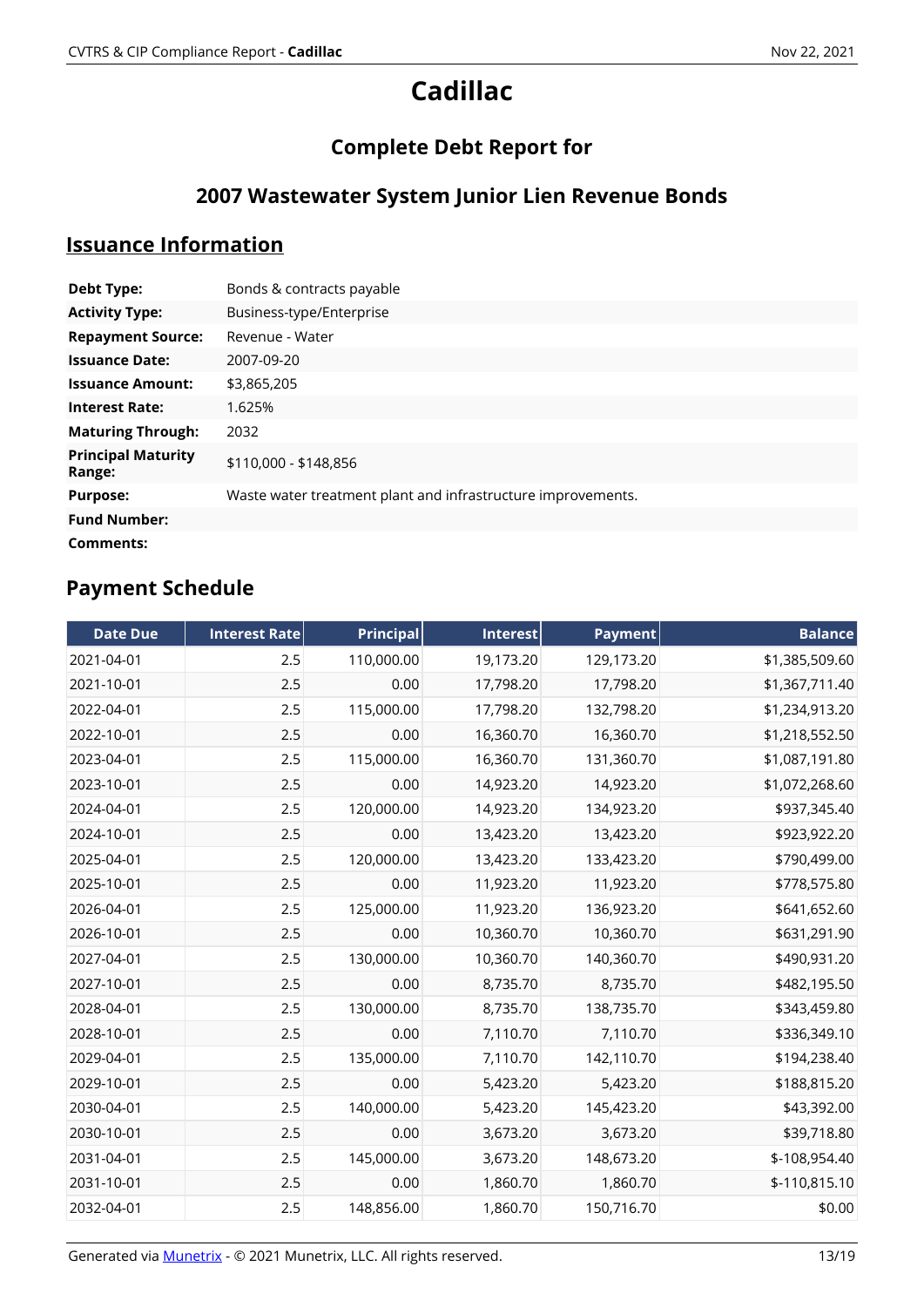| <b>NDate Due</b> \ | <b>Interest Ratel</b> | <b>Principall</b> | <b>Interestl</b> | <b>Payment</b> | <b>Balance</b> |
|--------------------|-----------------------|-------------------|------------------|----------------|----------------|
| <b>Total</b>       |                       | \$1,533,856.00    | \$242.358.60     | \$1.776.214.60 |                |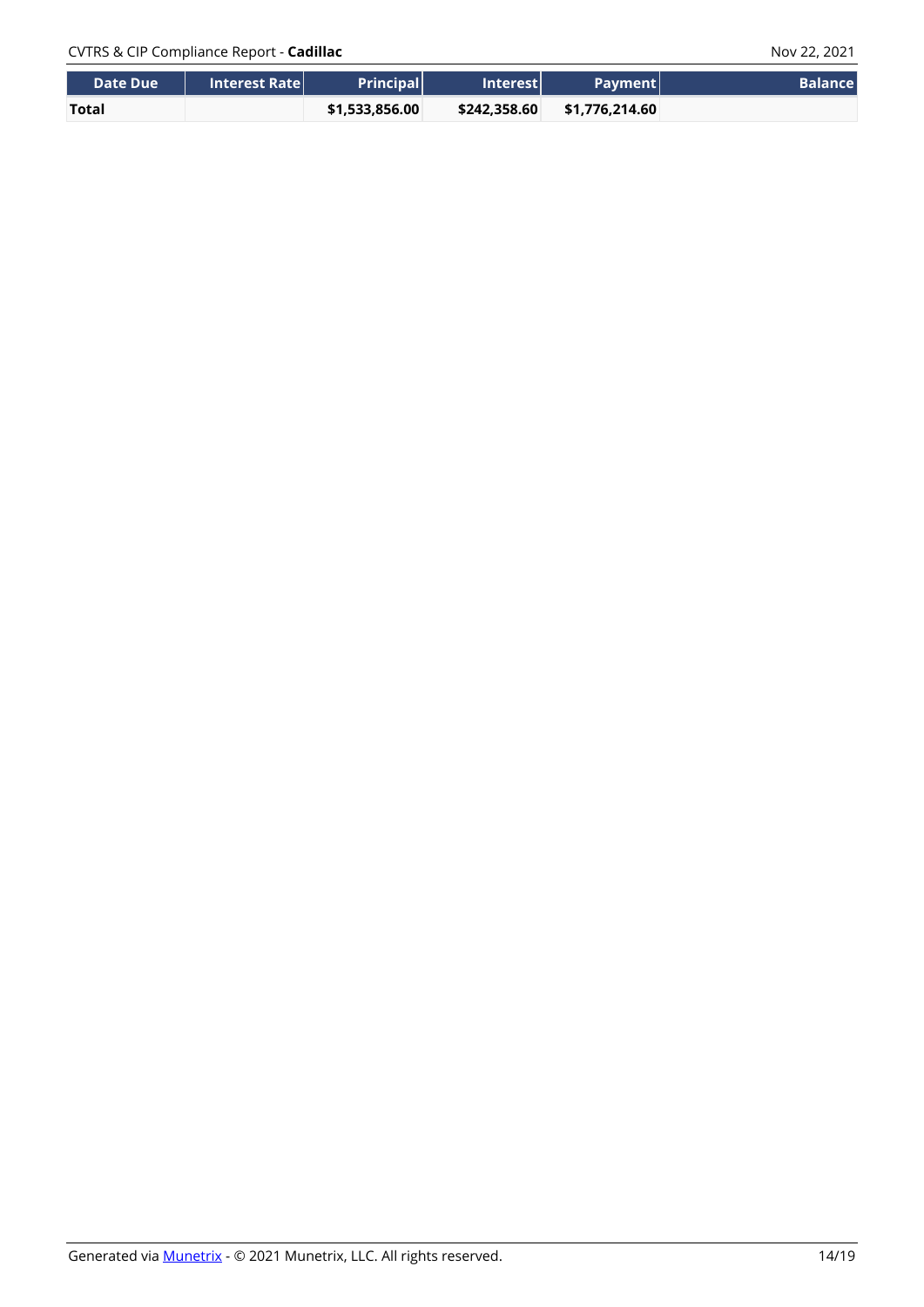# **Complete Debt Report for**

# **2011 Drinking Water Revolving Fund Loan**

# **Issuance Information**

| Debt Type:                          | State Loan                                                                                  |
|-------------------------------------|---------------------------------------------------------------------------------------------|
| <b>Activity Type:</b>               | Business-type/Enterprise                                                                    |
| <b>Repayment Source:</b>            | Revenue - Water                                                                             |
| <b>Issuance Date:</b>               | 2011-09-23                                                                                  |
| <b>Issuance Amount:</b>             | \$2,324,906                                                                                 |
| <b>Interest Rate:</b>               | 2.5%                                                                                        |
| <b>Maturing Through:</b>            | 2032                                                                                        |
| <b>Principal Maturity</b><br>Range: | \$110,000 - \$148,856                                                                       |
| <b>Purpose:</b>                     | Well field relocation, wells and other water system infrastructure upgrade and replacement. |
| <b>Fund Number:</b>                 |                                                                                             |
| Comments:                           |                                                                                             |

| <b>Date Due</b> | <b>Interest Rate</b> | <b>Principal</b> | <b>Interest</b> | <b>Payment</b> | <b>Balance</b>  |
|-----------------|----------------------|------------------|-----------------|----------------|-----------------|
| 2021-04-01      | 2.5                  | 110,000.00       | 19,173.20       | 129,173.20     | \$-71,654.60    |
| 2021-10-01      | 2.5                  | 0.00             | 17,798.20       | 17,798.20      | \$-53,856.40    |
| 2022-04-01      | 2.5                  | 115,000.00       | 17,798.20       | 132,798.20     | \$-151,058.20   |
| 2022-10-01      | 2.5                  | 0.00             | 16,360.70       | 16,360.70      | \$-134,697.50   |
| 2023-04-01      | 2.5                  | 115,000.00       | 16,360.70       | 131,360.70     | \$-233,336.80   |
| 2023-10-01      | 2.5                  | 0.00             | 14,923.20       | 14,923.20      | \$-218,413.60   |
| 2024-04-01      | 2.5                  | 120,000.00       | 14,923.20       | 134,923.20     | \$-323,490.40   |
| 2024-10-01      | 2.5                  | 0.00             | 13,423.20       | 13,423.20      | \$-310,067.20   |
| 2025-04-01      | 2.5                  | 120,000.00       | 13,423.20       | 133,423.20     | \$-416,644.00   |
| 2025-10-01      | 2.5                  | 0.00             | 11,923.20       | 11,923.20      | \$-404,720.80   |
| 2026-04-01      | 2.5                  | 125,000.00       | 11,923.20       | 136,923.20     | \$-517,797.60   |
| 2026-10-01      | 2.5                  | 0.00             | 10,360.70       | 10,360.70      | \$-507,436.90   |
| 2027-04-01      | 2.5                  | 130,000.00       | 10,360.70       | 140,360.70     | \$-627,076.20   |
| 2027-10-01      | 2.5                  | 0.00             | 8,735.70        | 8,735.70       | \$-618,340.50   |
| 2028-04-01      | 2.5                  | 130,000.00       | 8,735.70        | 138,735.70     | \$-739,604.80   |
| 2028-10-01      | 2.5                  | 0.00             | 7,110.70        | 7,110.70       | \$-732,494.10   |
| 2029-04-01      | 2.5                  | 135,000.00       | 7,110.70        | 142,110.70     | \$-860,383.40   |
| 2029-10-01      | 2.5                  | 0.00             | 5,423.20        | 5,423.20       | \$-854,960.20   |
| 2030-04-01      | 2.5                  | 140,000.00       | 5,423.20        | 145,423.20     | \$-989,537.00   |
| 2030-10-01      | 2.5                  | 0.00             | 3,673.20        | 3,673.20       | \$-985,863.80   |
| 2031-04-01      | 2.5                  | 145,000.00       | 3,673.20        | 148,673.20     | \$-1,127,190.60 |
| 2031-10-01      | 2.5                  | 0.00             | 1,860.70        | 1,860.70       | \$-1,125,329.90 |
| 2032-04-01      | 2.5                  | 148,856.00       | 1,860.70        | 150,716.70     |                 |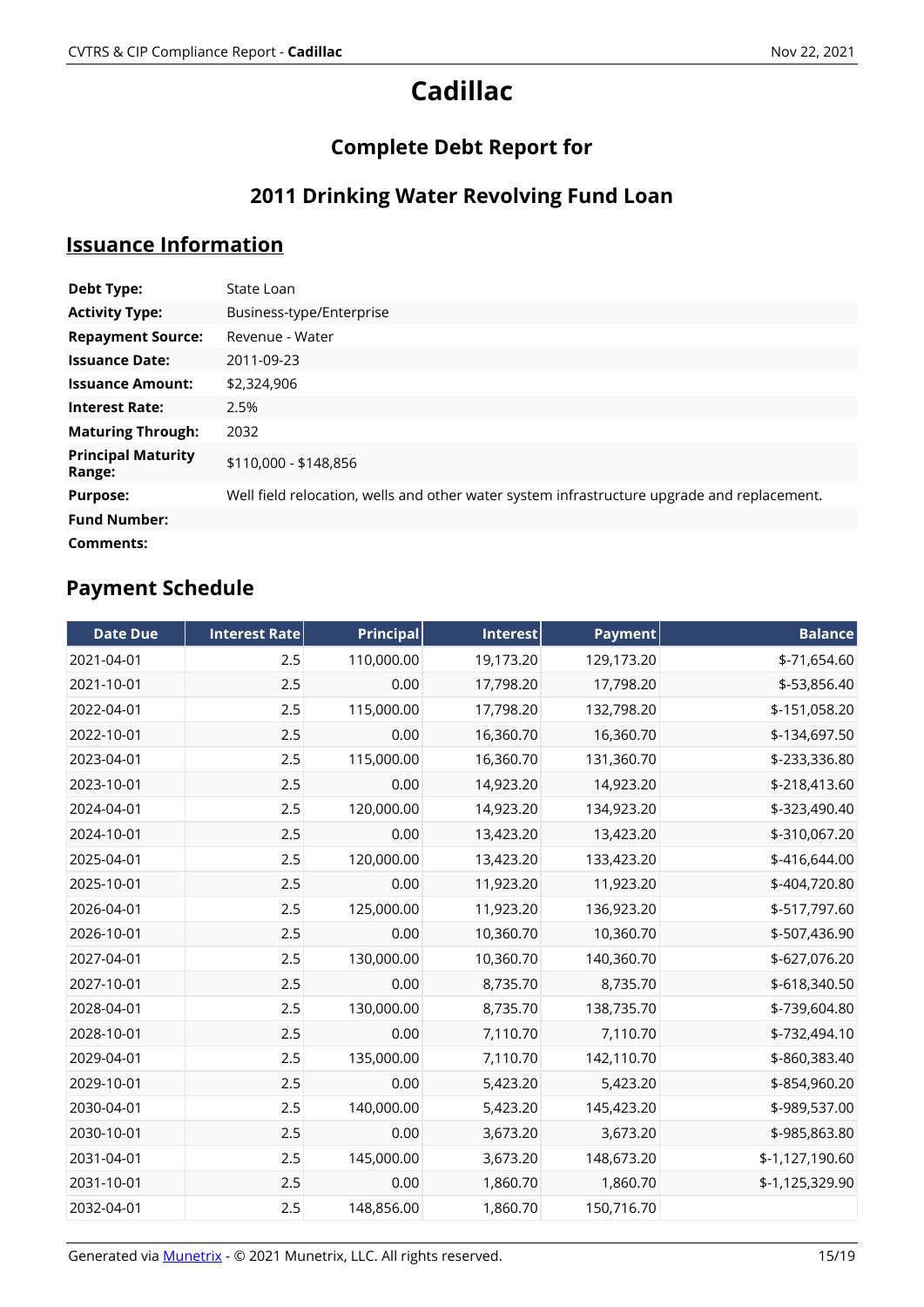| <b>NDate Due</b> \ | <b>Interest Ratel</b> | <b>Principall</b> | <b>Interestl</b> | <b>Payment</b> | <b>Balance</b> |
|--------------------|-----------------------|-------------------|------------------|----------------|----------------|
| <b>Total</b>       |                       | \$1,533,856.00    | \$242.358.60     | \$1.776.214.60 |                |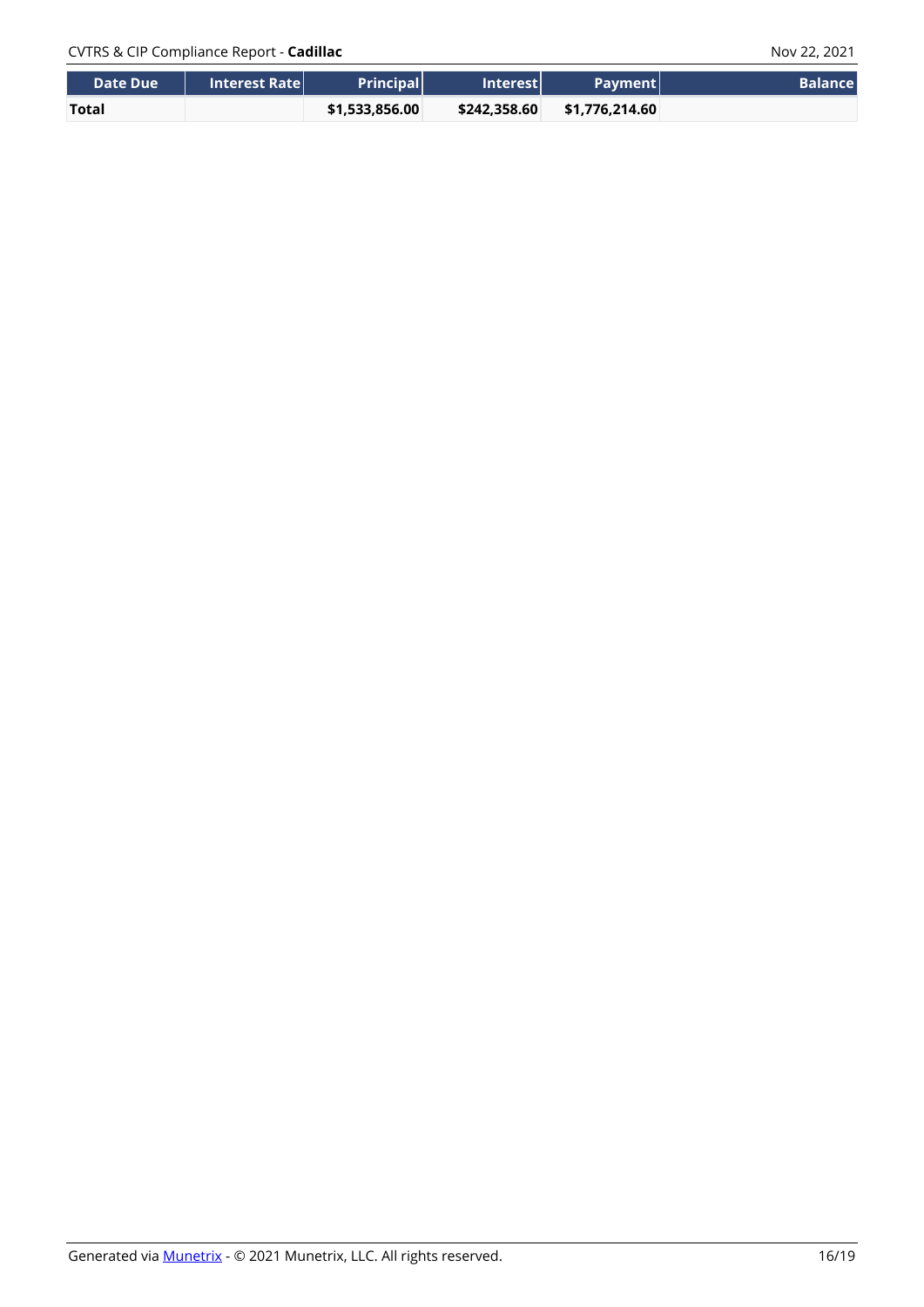# **Complete Debt Report for**

# **2013 Water Supply & Wastewater System Revenue Refunding Bonds**

### **Issuance Information**

| <b>Debt Type:</b>                   | Bonds & contracts payable                         |
|-------------------------------------|---------------------------------------------------|
| <b>Activity Type:</b>               | Business-type/Enterprise                          |
| <b>Repayment Source:</b>            | Revenue - Water                                   |
| <b>Issuance Date:</b>               | 2013-07-19                                        |
| <b>Issuance Amount:</b>             | \$4,075,000                                       |
| <b>Interest Rate:</b>               | 2.7%                                              |
| <b>Maturing Through:</b>            | 2026                                              |
| <b>Principal Maturity</b><br>Range: | \$315,000 - \$370,000                             |
| <b>Purpose:</b>                     | Water and Sewer Infrastructure; debt refinancing. |
| <b>Fund Number:</b>                 |                                                   |
| Comments:                           |                                                   |

| <b>Date Due</b> | Interest Rate | <b>Principal</b> | Interest     | Payment        | <b>Balance</b> |
|-----------------|---------------|------------------|--------------|----------------|----------------|
| 2021-03-01      | 2.7           | 0.00             | 28,215.00    | 28,215.00      | \$2,090,000.00 |
| 2021-09-01      | 2.7           | 325,000.00       | 28,215.00    | 353,215.00     | \$1,765,000.00 |
| 2022-03-01      | 2.7           | 0.00             | 23,827.50    | 23,827.50      | \$1,765,000.00 |
| 2022-09-01      | 2.7           | 335,000.00       | 23,827.50    | 358,827.50     | \$1,430,000.00 |
| 2023-03-01      | 2.7           | 0.00             | 19,305.00    | 19,305.00      | \$1,430,000.00 |
| 2023-09-01      | 2.7           | 340,000.00       | 19,305.00    | 359,305.00     | \$1,090,000.00 |
| 2024-03-01      | 2.7           | 0.00             | 14,715.00    | 14,715.00      | \$1,090,000.00 |
| 2024-09-01      | 2.7           | 355,000.00       | 14,715.00    | 369,715.00     | \$735,000.00   |
| 2025-03-01      | 2.7           | 0.00             | 9,922.50     | 9,922.50       | \$735,000.00   |
| 2025-09-01      | 2.7           | 365,000.00       | 9,922.50     | 374,922.50     | \$370,000.00   |
| 2026-03-01      | 2.7           | 0.00             | 4,995.00     | 4,995.00       | \$370,000.00   |
| 2026-09-01      | 2.7           | 370,000.00       | 4,995.00     | 374,995.00     |                |
| Total           |               | \$2,090,000.00   | \$201,960.00 | \$2,291,960.00 |                |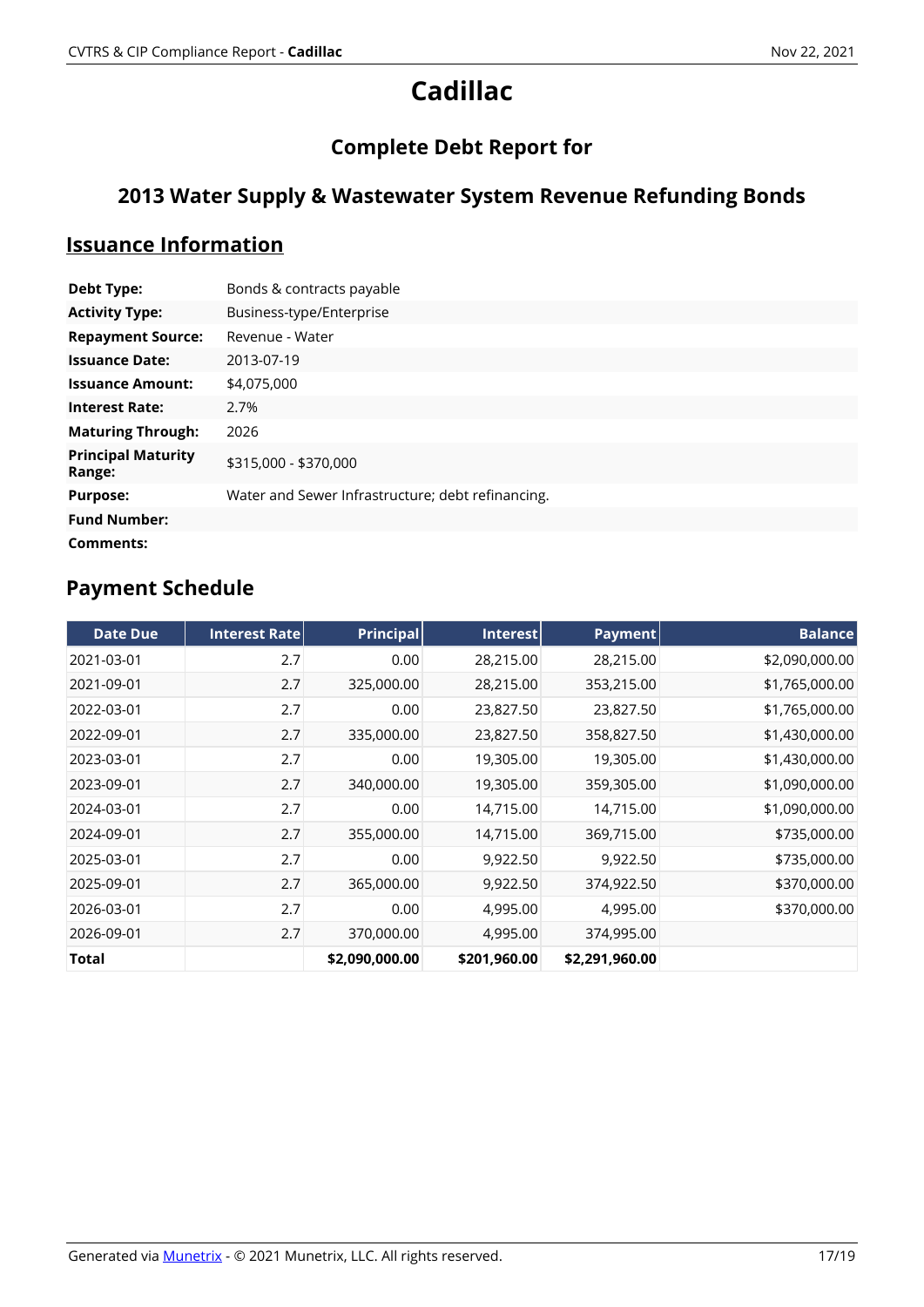# **Complete Debt Report for**

# **Michigan Transportation Fund Bonds: 2020**

### **Issuance Information**

| <b>Debt Type:</b>                   | Bonds & contracts payable                      |
|-------------------------------------|------------------------------------------------|
| <b>Activity Type:</b>               | Government                                     |
| <b>Repayment Source:</b>            | General Obligation                             |
| <b>Issuance Date:</b>               | 2020-07-14                                     |
| <b>Issuance Amount:</b>             | \$4,000,000                                    |
| <b>Interest Rate:</b>               | 2.17%                                          |
| <b>Maturing Through:</b>            | 2035                                           |
| <b>Principal Maturity</b><br>Range: | \$230,000 - \$310,000                          |
| <b>Purpose:</b>                     | Street and public infrastructure construction. |
| <b>Fund Number:</b>                 |                                                |
| Comments:                           |                                                |

| <b>Date Due</b> | <b>Interest Rate</b> | <b>Principal</b> | Interest  | <b>Payment</b> | <b>Balance</b> |
|-----------------|----------------------|------------------|-----------|----------------|----------------|
| 2021-05-01      | 2.17                 | 235,000.00       | 43,400.00 | 278,400.00     | \$3,765,000.00 |
| 2021-11-01      | 2.17                 | 0.00             | 40,850.25 | 40,850.25      | \$3,765,000.00 |
| 2022-05-01      | 2.17                 | 230,000.00       | 40,850.25 | 270,850.25     | \$3,535,000.00 |
| 2022-11-01      | 2.17                 | 0.00             | 38,354.75 | 38,354.75      | \$3,535,000.00 |
| 2023-05-01      | 2.17                 | 240,000.00       | 38,354.75 | 278,354.75     | \$3,295,000.00 |
| 2023-11-01      | 2.17                 | 0.00             | 35,750.75 | 35,750.75      | \$3,295,000.00 |
| 2024-05-01      | 2.17                 | 245,000.00       | 35,750.75 | 280,750.75     | \$3,050,000.00 |
| 2024-11-01      | 2.17                 | 0.00             | 33,092.50 | 33,092.50      | \$3,050,000.00 |
| 2025-05-01      | 2.17                 | 250,000.00       | 33,092.50 | 283,092.50     | \$2,800,000.00 |
| 2025-11-01      | 2.17                 | 0.00             | 30,380.00 | 30,380.00      | \$2,800,000.00 |
| 2026-05-01      | 2.17                 | 255,000.00       | 30,380.00 | 285,380.00     | \$2,545,000.00 |
| 2026-11-01      | 2.17                 | 0.00             | 27,613.25 | 27,613.25      | \$2,545,000.00 |
| 2027-05-01      | 2.17                 | 260,000.00       | 27,613.25 | 287,613.25     | \$2,285,000.00 |
| 2027-11-01      | 2.17                 | 0.00             | 24,792.25 | 24,792.25      | \$2,285,000.00 |
| 2028-05-01      | 2.17                 | 265,000.00       | 24,792.25 | 289,792.25     | \$2,020,000.00 |
| 2028-11-01      | 2.17                 | 0.00             | 21,917.00 | 21,917.00      | \$2,020,000.00 |
| 2029-05-01      | 2.17                 | 270,000.00       | 21,917.00 | 291,917.00     | \$1,750,000.00 |
| 2029-11-01      | 2.17                 | 0.00             | 18,987.50 | 18,987.50      | \$1,750,000.00 |
| 2030-05-01      | 2.17                 | 275,000.00       | 18,987.50 | 293,987.50     | \$1,475,000.00 |
| 2030-11-01      | 2.17                 | 0.00             | 16,003.75 | 16,003.75      | \$1,475,000.00 |
| 2031-05-01      | 2.17                 | 280,000.00       | 16,003.75 | 296,003.75     | \$1,195,000.00 |
| 2031-11-01      | 2.17                 | 0.00             | 12,965.75 | 12,965.75      | \$1,195,000.00 |
| 2032-05-01      | 2.17                 | 290,000.00       | 12,965.75 | 302,965.75     | \$905,000.00   |